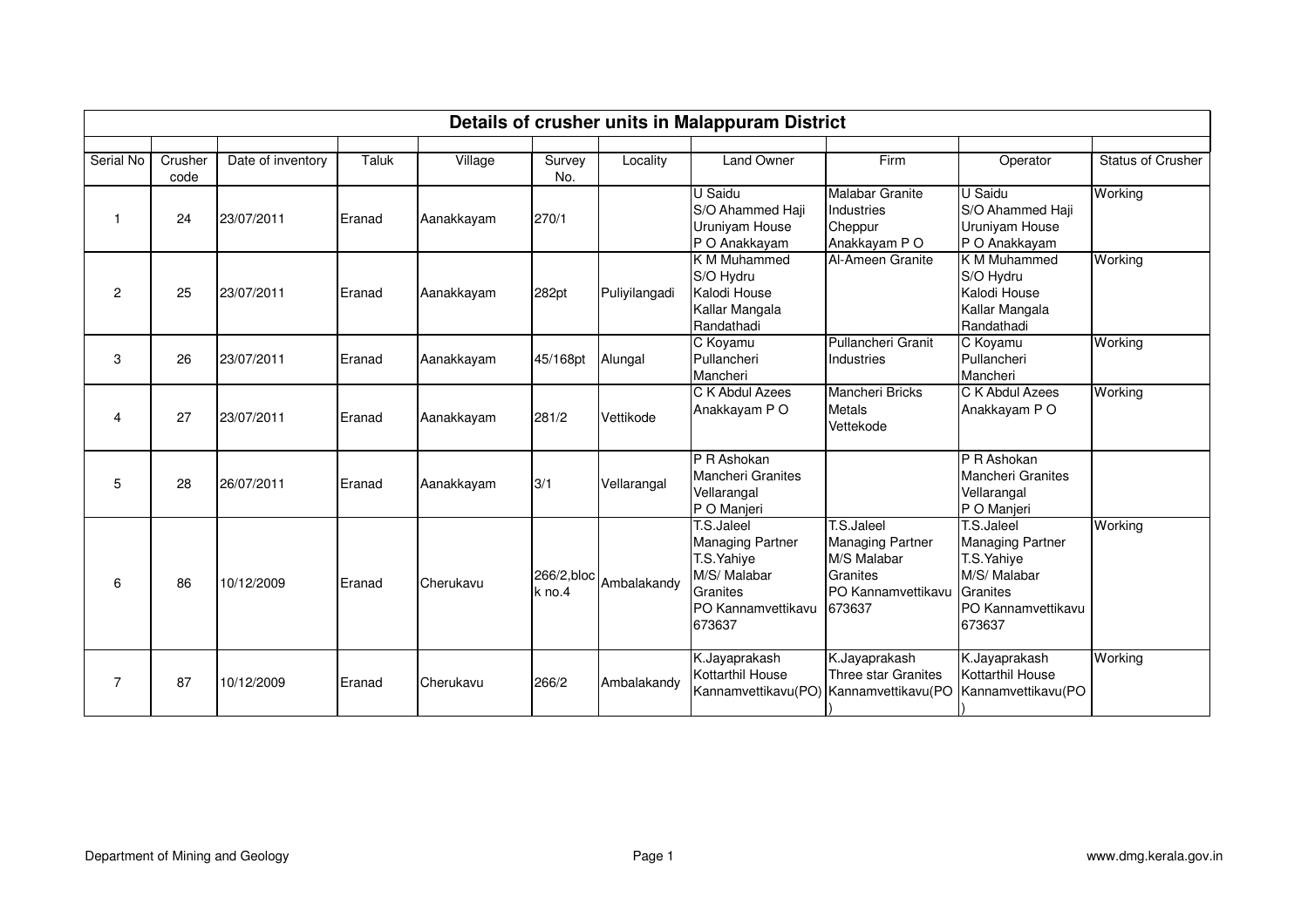| 8  | 88  | 10/12/2009 | Eranad | Cherukavu  | .13       | 253/10,12 Ambalakandy-<br>Vallikadu | Shabna Vikas<br>M/S/ Vikas Granites<br>Abilash-41420<br>M.G.Road, Kozhikode        | M/S vikas Granites<br>CP-6A<br>Kannamvettikavu(PO<br>MalappuramIX                        | Shabna Vikas<br>M/S/ Vikas Granites<br>Abilash-41420<br>M.G.Road, Kozhikode        | Working |
|----|-----|------------|--------|------------|-----------|-------------------------------------|------------------------------------------------------------------------------------|------------------------------------------------------------------------------------------|------------------------------------------------------------------------------------|---------|
| 9  | 89  | 10/12/2009 | Eranad | Cherukavu  | 266/1,2pt | Ambalakandy                         | M.C.Mayin Haji<br>M/D, M/S Calicut<br>Granites<br>Pullithodi House<br>Nallalam(PO) | M.C.Mayin Haji<br>M/D, M/S Calicut<br>Granites<br>Pullithodi House<br>Nallalam(PO)yin Ha | M.C.Mayin Haji<br>M/D, M/S Calicut<br>Granites<br>Pullithodi House<br>Nallalam(PO) | Working |
| 10 | 99  | 10/12/2003 | Eranad | Cherukavu  | 266/2     | Anthiyoorkunn                       | $\overline{\mathsf{MD}}$<br>M/S Beeta Granite<br>Pulikkal(PO)                      | M/S Beeta Granite<br>Pulikkal(PO)                                                        | <b>MD</b><br>M/S Beeta Granite<br>Pulikkal(PO)                                     | Working |
| 11 | 103 | 10/12/2009 | Eranad | Cherukavu  | 132/27    | Periyambalam                        | <b>Ibrahim Palliyalil</b><br>Rahmath Manzil<br>Muniyur(PO)                         | Kohinoor Granite<br>Industries                                                           | <b>Ibrahim Palliyalil</b><br>Rahmath Manzil<br>Muniyur(PO)                         | Working |
| 12 | 39  | 18/08/2011 | Eranad | Edvanna    |           | Chathalloor                         | Not Known                                                                          |                                                                                          | Not Known                                                                          | Working |
| 13 | 47  | 25/08/2011 | Eranad | Edvanna    | 113/1,111 | Pathapirium                         | Jamal Muhammed<br>P O Pathapirium                                                  | Aranikkal Granite                                                                        | Jamal Muhammed<br>P O Pathapirium                                                  | Working |
| 14 | 44  | 24/08/2011 | Eranad | Karakkunnu | 110/1     | Amayur                              |                                                                                    | Manjeri Blue Metals                                                                      | <b>Aniyan Mathew</b><br>S/O Mathew<br>P O Amayur                                   | Working |
| 15 | 63  | 29/10/2011 | Eranad | Karakkunnu | 203/1     | Polath                              | <b>Ummer Bava</b><br>Sakeena Manzil<br>Malappuram PO                               | <b>Ernad Machine</b><br><b>Metals</b><br>Karakunnu<br>Polath                             | <b>Ummer Bava</b><br>Sakeena Manzil<br>Malappuram P O                              | Working |
| 16 | 43  | 20/08/2011 | Eranad | Kavannur   | 366       | Pakkisthanmu<br>kku                 |                                                                                    | <b>KP Muhammed</b><br><b>Malabar Granites</b><br>Kavannur                                |                                                                                    | Working |
| 17 | 46  | 25/08/2011 | Eranad | Kavannur   |           | <b>Irivetti</b>                     | <b>KT Abdul Salam</b><br>K T House<br>Thottilangadi PO<br>Irivetty                 | <b>Shamil Crusher</b>                                                                    | <b>KT Abdul Salam</b><br>K T House<br>Thottilangadi PO<br>Irivetty                 | Working |
| 18 | 83  | 10/08/2011 | Eranad | Kavannur   | 212,213   | Vakalur                             | A C Abdul Salam<br>Areekode Granite Pvt.<br>Ltd.<br>Vakalur, Kavannur P<br>O       |                                                                                          | A C Abdul Salam<br>Areekode Granite<br>Pvt. Ltd.<br>Vakalur, Kavannur P<br>O       | Working |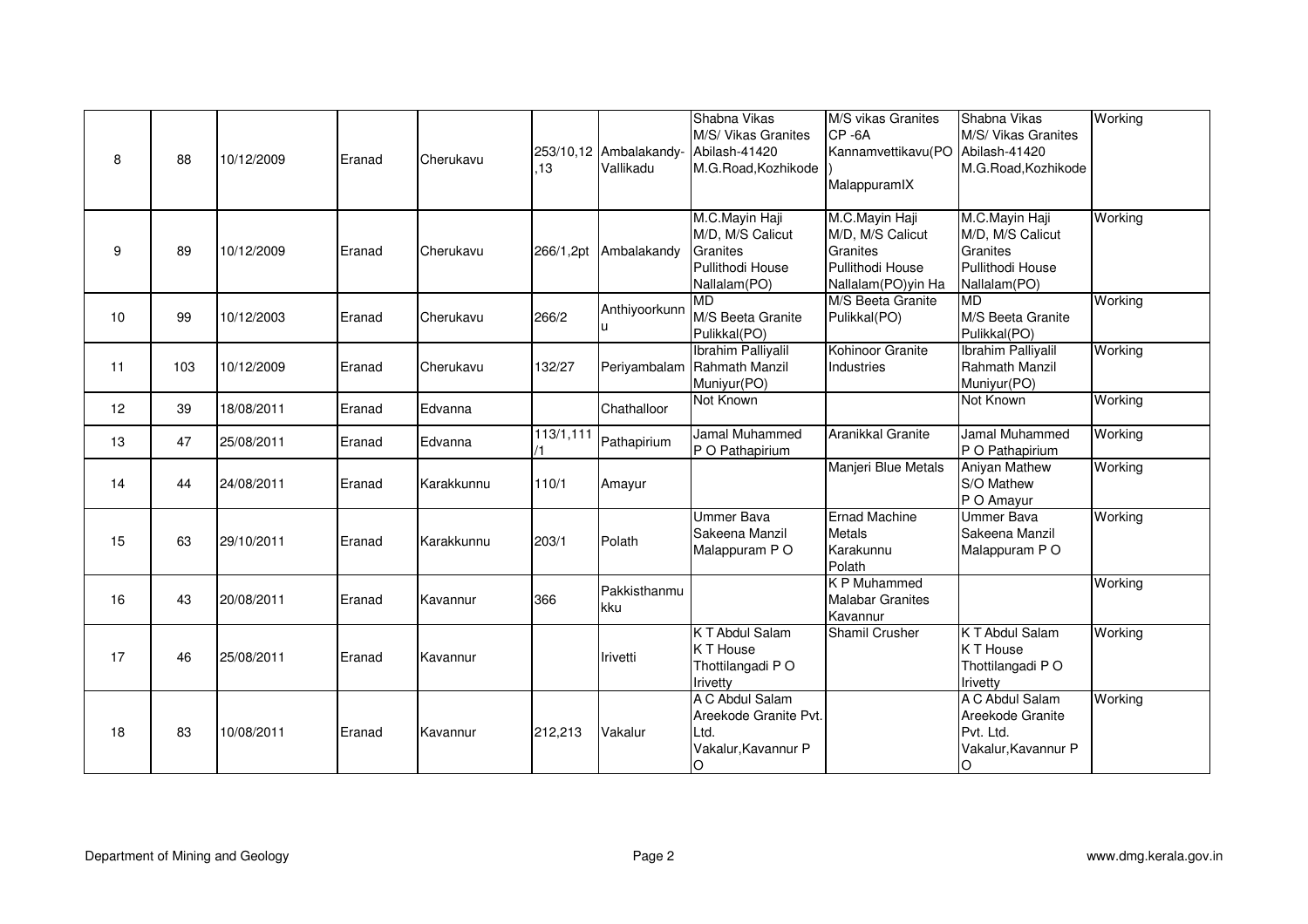| 19 | 41  | 20/08/2011 | Eranad | Keezhuparamba | 49/2P                 | Vallilapuzha            | Kunju Moyeen<br><b>Frens Crusher</b><br>Vallilapuzha PO<br>Areekode         | Kunju Moyeen<br><b>Frens Crusher</b><br>Vallilapuzha PO<br>Areekode            | Kunju Moyeen<br><b>Frens Crusher</b><br>Vallilapuzha PO<br>Areekode            | Working                |
|----|-----|------------|--------|---------------|-----------------------|-------------------------|-----------------------------------------------------------------------------|--------------------------------------------------------------------------------|--------------------------------------------------------------------------------|------------------------|
| 20 | 42  | 20/08/2011 | Eranad | Keezhuparamba | 218/pt                | Thekkinchuva<br>du      | M T Subaire<br>Showkathali<br>Thekkinchuvadu<br>stone<br>Keezhuparambu      | Thekkinchuvadu<br>stone                                                        | M T Subaire<br>Showkathali<br>Thekkinchuvadu<br>stone<br>Keezhuparambu         | Working                |
| 21 | 60  | 28/10/2011 | Eranad | Kuzhimanna    | 421/7                 | Chullikode              | K P Muhammed<br>S/O Alavi<br>Kanniparamban<br>House<br>P O Munniyoor        | <b>K P Granite Unit</b><br>Chullikode                                          | K P Muhammed<br>S/O Alavi<br>Kanniparamban<br>House<br>P O Munniyoor           | Working                |
| 22 | 61  | 28/10/2011 | Eranad | Muthuvallur   | $221/1 -$<br>block-4  | Thavannoor              | Associate<br>Engineering<br>Chemicals<br>Thavannur                          | Associate<br>Engineering<br>Chemicals<br>Thavannur                             | Associate<br>Engineering<br>Chemicals<br>Thavannur                             | Working                |
| 23 | 62  | 28/10/2011 | Eranad | Muthuvallur   |                       | Kalluttipara            | Moideen<br>Vengara                                                          | V K H Crusher<br>Vettukal                                                      | Moideen<br>Vengara                                                             | Working                |
| 24 | 97  | 10/12/2009 | Eranad | Muthuvallur   | 216/9,10,<br>11       | Vettukadu               | V.Moideen<br>V.K.H.Hollow bricks<br>Muthuvallur                             | V.K.H.Hollow bricks& V.Moideen<br>stone crusher<br>Muthuvallur<br>Kondothy(PO) | V.K.H.Hollow bricks<br>Muthuvallur                                             | Working                |
| 25 | 49  | 13/09/2011 | Eranad | Nediuiruppu   | 186/2,186<br>$/6 - 1$ | Chirayil                |                                                                             | Chirayil Granite<br>Industry                                                   |                                                                                | Working                |
| 26 | 50  | 15/09/2011 | Eranad | Nediuiruppu   | 150/7,8,9             |                         |                                                                             | Rock Field Industries M Abdul Rasheed                                          |                                                                                | Working                |
| 27 | 105 | 10/12/2009 | Eranad | Nediuiruppu   | 150/7.8.9             | Kunnekadi               | Sri.A.Abdul<br>Rasheed<br>Rock field Industries<br>Chirayil(PO)<br>Kondothy | Rock field<br>Industries<br>Chirayil(PO)<br>Kondothy                           | Sri.A.Abdul<br>Rasheed<br>Rock field<br>Industries<br>Chirayil(PO)<br>Kondothy | Working                |
| 28 | 106 | 10/12/2009 | Eranad | Panakkad      |                       | Cheenkam-<br>Puliyahmal | Kunju Muhammad<br>Pary<br>Hajiyur Pally (PO)                                | <b>Puliyathu Metals</b><br>Hajiyarpally(PO)<br>near IGL                        | Kunju Muhammad<br>Pary<br>Hajiyur Pally (PO)                                   | Temporarily<br>Stopped |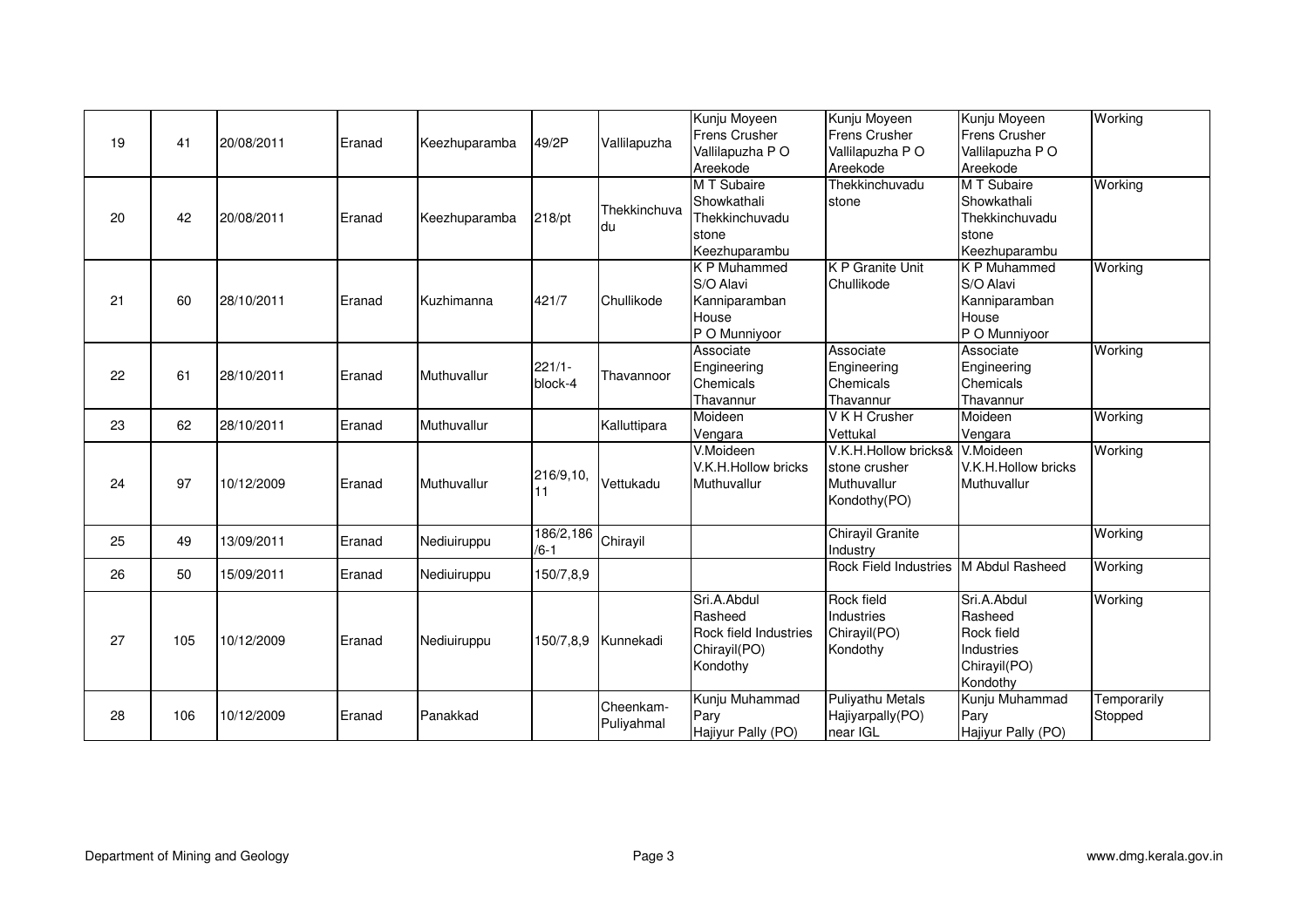|    |    |            |        |             |             |               | V P Shereef<br>S/O Kunhi       | <b>Malabar Crusher</b><br>Elambra | V P Shereef<br>S/O Kunhi       | Working |
|----|----|------------|--------|-------------|-------------|---------------|--------------------------------|-----------------------------------|--------------------------------|---------|
| 29 | 58 | 21/10/2011 | Eranad | Payyanad    | 385/1       | Elankara      | Mohammed                       |                                   | Mohammed                       |         |
|    |    |            |        |             |             |               | Pallikkara House               |                                   | Pallikkara House               |         |
|    |    |            |        |             |             |               | P O Payyanad                   |                                   | P O Payyanad                   |         |
|    |    |            |        |             |             |               | N Abdul Rahman                 | Al-Madeena Hollow                 | N Abdul Rahman                 | Working |
|    |    |            |        |             |             |               | <b>Managing Partner</b>        | <b>Bricks</b>                     | <b>Managing Partner</b>        |         |
| 30 | 59 | 21/10/2011 | Eranad | Payyanad    | 358/1       | Thottupoyil   | Almadeena Holo                 |                                   | Almadeena Holo                 |         |
|    |    |            |        |             |             |               | <b>Bricks</b>                  |                                   | <b>Bricks</b>                  |         |
|    |    |            |        |             |             |               | Muhammed Ali                   |                                   | Muhammed Ali                   | Working |
|    |    |            |        |             |             |               | <b>Managing Partner</b>        | Mubarak Granite                   | <b>Managing Partner</b>        |         |
|    |    |            |        |             |             |               | Mubarak Granite                | <b>West Chathalloor</b>           | Mubarak Granite                |         |
| 31 | 38 | 18/08/2011 | Eranad | Perakamanna | 84pt, 96pt  | Chathalur     | West Chathalloor               | PO                                | <b>West Chathalloor</b>        |         |
|    |    |            |        |             |             |               | PO                             | Edavanna                          | PO                             |         |
|    |    |            |        |             |             |               | Edavanna                       | Malappuram                        | Edavanna                       |         |
|    |    |            |        |             |             |               | Malappuram                     |                                   | Malappuram                     |         |
|    |    |            |        |             |             |               | V Abdul Rehman                 | <b>Bismi Granite</b>              | V Abdul Rehman                 | Working |
|    |    |            |        |             |             |               | <b>Bismi Granite</b>           | Industries                        | <b>Bismi Granite</b>           |         |
| 32 | 40 | 18/08/2011 | Eranad | Perakamanna | 354/1       | Kizhakke      | <b>Industries</b>              |                                   | Industries                     |         |
|    |    |            |        |             |             | Chathallur    | Kizhakke Chathallur            |                                   | Kizhakke Chathallur            |         |
|    |    |            |        |             |             |               | Edavanna                       |                                   | Edavanna                       |         |
|    |    |            |        |             |             |               |                                |                                   |                                |         |
| 33 | 45 | 24/08/2011 | Eranad | Perakamanna |             | Pullanikode   | Moosakutty Haji                | Rahmat Granite                    | Moosakutty Haji                | Working |
|    |    |            |        |             |             |               | Rahmat Granite<br>A J Muhammed | AL Madeena Granite                | Rahmat Granite<br>A J Muhammed | Working |
|    |    |            |        |             |             |               | AL Madeena Granite             | <b>Metals</b>                     | AL Madeena Granite             |         |
| 34 | 48 | 25/08/2011 | Eranad | Perakamanna |             |               | <b>Metals Cement</b>           |                                   | <b>Metals Cement</b>           |         |
|    |    |            |        |             |             |               | Industries                     |                                   | Industries                     |         |
|    |    |            |        |             |             |               | Sri. Abdul Salim               | <b>Aroor Granites</b>             | Sri. Abdul Salim               | Working |
|    |    |            |        |             |             |               | Aroor Granites(PO)             | OLavattoor(PO)                    | Aroor Granites(PO)             |         |
| 35 | 90 | 10/12/2009 | Eranad | Pulikkal    | 117/1, 2, 3 | Aroor         | olavatoor                      |                                   | olavatoor                      |         |
|    |    |            |        |             |             |               | Kondatty(PO)                   |                                   | Kondatty(PO)                   |         |
|    |    |            |        |             |             |               | M/S Portland Granite           | M/S Portland Granite              | M/S Portland Granite Working   |         |
|    |    |            |        |             |             |               | (P0)Ltd                        | (P0)Ltd                           | (P0)Ltd                        |         |
| 36 | 95 | 10/12/2009 | Eranad | Pulikkal    |             |               | Olavattur (PO)                 | Olavattur (PO)                    | Olavattur (PO)                 |         |
|    |    |            |        |             |             |               | Pulikkal                       | Pulikkal                          | Pulikkal                       |         |
|    |    |            |        |             |             |               | Ajesh                          | Ajesh                             | Ajesh                          | Working |
| 37 | 96 | 10/12/2009 | Eranad | Pulikkal    |             | Cherumuttam   | cherukupa                      | cherukupa                         | cherukupa                      |         |
|    |    |            |        |             |             |               | K.C.Veerankutty                | <b>Feroz Granite</b>              | K.C. Veerankutty               | Working |
|    |    |            |        |             |             | Anthiyoorkunn | Feroz Granite                  | Industries                        | Feroz Granite                  |         |
| 38 | 98 | 10/12/2009 | Eranad | Pulikkal    | 236/1       |               | Industries                     | Anthiyoorkunnu                    | <b>Industries</b>              |         |
|    |    |            |        |             |             |               | Pullikkal(PO)                  |                                   | Pullikkal(PO)                  |         |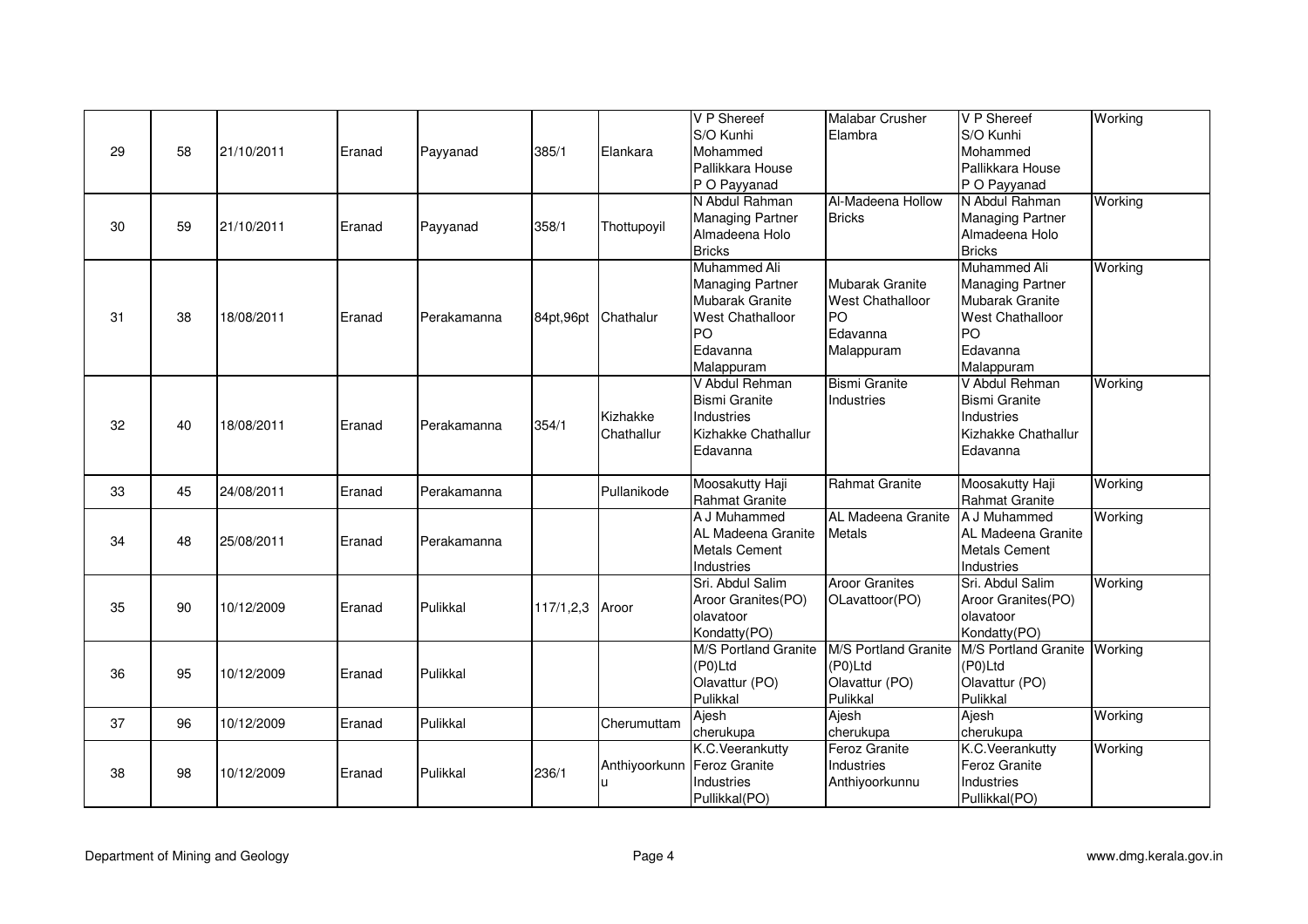| 39 | 104 | 10/12/2009 | Eranad | Pulikkal   |                           | Chenaparamb                      | Sri. P.K. Abasali<br>Chuathotti(H)<br>Valiyaparambu                                | <b>Ernad Granite</b><br>Industries<br>Chenaparambu<br>Pallikal Bazar(PO)           | Sri. P.K. Abasali<br>Chuathotti(H)<br>Valiyaparambu                                | Working |
|----|-----|------------|--------|------------|---------------------------|----------------------------------|------------------------------------------------------------------------------------|------------------------------------------------------------------------------------|------------------------------------------------------------------------------------|---------|
| 40 | 53  | 28/09/2011 | Eranad | Urangattri |                           | Urangatri                        |                                                                                    | <b>Brothers Stone</b><br>Crusher                                                   | P Assanar                                                                          | Working |
| 41 | 84  | 17/08/2011 | Eranad | Urangattri | 27/184                    | Vezhekode                        | <b>K P Saidalavi</b><br>Kundupuzhakkal<br>Cheroor PO<br>Vengara                    | K.P.Saidalavi<br>Kundupuzhal H<br>Cheroor PO<br>Vengara                            | <b>K P Saidalavi</b><br>Kundupuzhakkal<br>Cheroor PO<br>Vengara                    | Working |
| 42 | 85  | 17/08/2011 | Eranad | Urangattri |                           |                                  | P.Abdul Salam<br>S/O Ali<br>Parathupoyil H<br>Nayarkuzhi PO                        |                                                                                    | P.Abdul Salam<br>S/O Ali<br>Parathupoyil H<br>Nayarkuzhi PO                        | Working |
| 43 | 91  | 10/12/2009 | Eranad | Vazhayur   | 167/1                     | Vazhayoor<br>Mundirayilmoo<br>la | <b>Abdul Samed</b><br>S/O Alavi<br>Chengothu House<br>Puthiyara(PO)                | <b>Abdul Samed</b><br>Chengothu crusher<br>East vazhayoor                          | <b>Abdul Samed</b><br>S/O Alavi<br>Chengothu House<br>Puthiyara(PO)                | Working |
| 44 | 92  | 10/12/2009 | Eranad | Vazhayur   | 155/1                     | Vazhayoor<br>Machikottu          | Sri.Mohanan<br>S/O Kudungan<br>High Grip granites<br>Vazhayoor(PO)                 | Sri.Mohanan<br><b>High Grip granites</b><br>P.O.E.Vazhayoor(PO                     | Sri.Mohanan<br>S/O Kudungan<br>High Grip granites<br>Vazhayoor(PO)                 | Working |
| 45 | 93  | 10/12/2009 | Eranad | Vazhayur   | 136/7,8,1<br>45/1         | Vazhayoor-<br>Mundakasseri       | V.Althaf<br><b>Managing Partner</b><br>S.S. Granites<br>P.O.Vazhayoor              | V.Althaf<br>S.S. Granites<br>P.O.Vazhayoor                                         | V.Althaf<br><b>Managing Partner</b><br>S.S. Granites<br>P.O.Vazhayoor              | Working |
| 46 | 94  | 10/12/2009 | Eranad | Vazhayur   | 158/28,15 Vazhoor<br>9/29 | Mundakarani                      | sri.P.K.Muhammed<br>Hassan<br>S/O Kuthiyan<br>O.R.B. Crusher unit<br>Vazhayoor(PO) | sri.P.K.Muhammed<br>Hassan<br>S/O Kuthiyan<br>O.R.B. Crusher unit<br>Vazhayoor(PO) | sri.P.K.Muhammed<br>Hassan<br>S/O Kuthiyan<br>O.R.B. Crusher unit<br>Vazhayoor(PO) | Working |
| 47 | 100 | 10/12/2009 | Eranad | Vazhayur   |                           | Peringavu                        | Sidhique.P<br>Pilassery house<br><b>REC Post</b>                                   | V.K.M. Granites<br>Peringavu                                                       | Sidhique.P<br>Pilassery house<br><b>REC Post</b>                                   | Working |
| 48 | 101 | 10/12/2009 | Eranad | Vazhayur   |                           | Peringavu                        | Sidhique.P<br>Pilassery House<br><b>REC Post</b>                                   | Alameen Crusher<br>Unit<br>Peringavu                                               | Sidhique.P<br>Pilassery House<br><b>REC Post</b>                                   | Working |
| 49 | 102 | 10/12/2009 | Eranad | Vazhayur   |                           | Peringavu                        | Ummai Haji<br>Cherumuttam                                                          | Naveena Granites<br>Painjave                                                       | Ummai Haji<br>Cherumuttam                                                          | Working |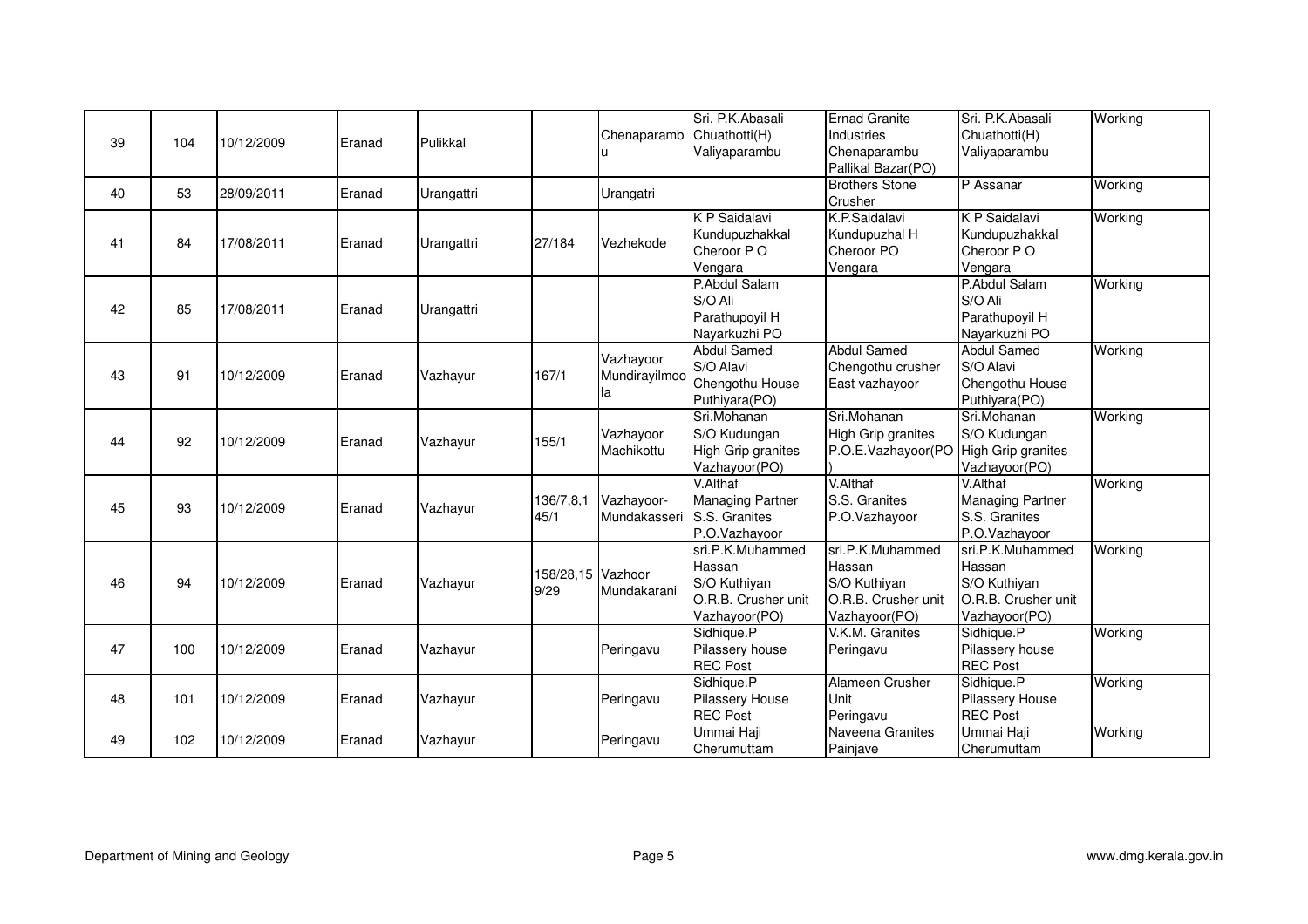| 50 | 51 | 27/09/2011 | Eranad             | Vettilappara | 8/2         |                  | P M Muhammed<br>S/O Mammuni Haji<br>Pathoor Madathil<br>House<br>Mukkom                                 |                                                              | P M Muhammed<br>S/O Mammuni Haji<br>Pathoor Madathil<br>House<br>Mukkom                                 | Working |
|----|----|------------|--------------------|--------------|-------------|------------------|---------------------------------------------------------------------------------------------------------|--------------------------------------------------------------|---------------------------------------------------------------------------------------------------------|---------|
| 51 | 52 | 27/09/2011 | Eranad             | Vettilappara |             | Paramplavu       | Hisham<br>Thomarapara Bricks& & Metals<br>Metals<br>Paramplavu<br>Areekode                              | <b>Thomarapara Bricks</b>                                    | Hisham<br>Thomarapara Bricks&<br><b>Metals</b><br>Paramplavu<br>Areekode                                | Working |
| 52 | 76 | 09/11/2011 | Perinthalma<br>nna | Anamangadu   |             | Vadakkam<br>City |                                                                                                         | Madambra Crusher                                             |                                                                                                         | Working |
| 53 | 55 | 18/10/2011 | Perinthalma<br>nna | Elamkulam    | 1/1         | Ramachadi        | Joint property of<br>Vazhathodi Ibrahim<br>Abdurahiman<br>Elamkulam                                     | Madeena Granite<br>quarry<br>Muthukurissi<br>Elad PO         | K B Abdurahiman<br>Kakkoth House<br>Kunnukavu<br>Cherukara<br>Perinthalmanna                            | Working |
| 54 | 56 | 18/10/2011 | Perinthalma<br>nna | Elamkulam    | 7/7         |                  | V Ibrahim Haji<br>Vazhathodi House<br>P O Cherukara                                                     | <b>Brothers Stone</b><br><b>Crusher Unit</b><br>Cherukara PO | V Ibrahim Haji<br>Vazhathodi House<br>P O Cherukara                                                     | Working |
| 55 | 57 | 18/10/2011 | Perinthalma<br>nna | Elamkulam    | 7/7         | Pulinkavu        | V KunhiMuhammed<br>Haji<br>Vazhathodi House<br>P O Cherukara                                            | <b>Malabar Stne</b><br>Crusher<br>Cherukara                  | V KunhiMuhammed<br>Haji<br>Vazhathodi House<br>P O Cherukara                                            | Working |
| 56 | 75 | 08/11/2011 | Perinthalma<br>nna | Kariavattom  | 59/2        | Telakkad         | K A Abraham<br>Managing Director<br>Poabson Granite<br>Products Pvt. Ltd.<br>Thelakkad<br>Printhalmanna | M/S Poabson Granite<br>Products Ltd.                         | K A Abraham<br>Managing Director<br>Poabson Granite<br>Products Pvt. Ltd.<br>Thelakkad<br>Printhalmanna | Working |
| 57 | 34 | 22/09/2011 | Perinthalma<br>nna | kuruva       | 251/6A      | Pang             |                                                                                                         | <b>Mullappally Granites</b>                                  | Mohammedkutty<br>S/O Khader<br>Mullappally<br>South Pang PO                                             | Working |
| 58 | 35 | 27/09/2011 | Perinthalma<br>nna | kuruva       | 151/1, 2, 3 | Mekulambu        |                                                                                                         | M/S Cosmos Metals<br>Vattallur PO<br>Kuruva                  | P Usman<br>Karuvalli Pathikkal<br>P O Vattallur                                                         | Working |
| 59 | 36 | 27/09/2011 | Perinthalma<br>nna | kuruva       | 383/5       | Pulivetti        |                                                                                                         | <b>New Marva Metals</b><br>Padaparambu<br>Pulivetti          |                                                                                                         | Working |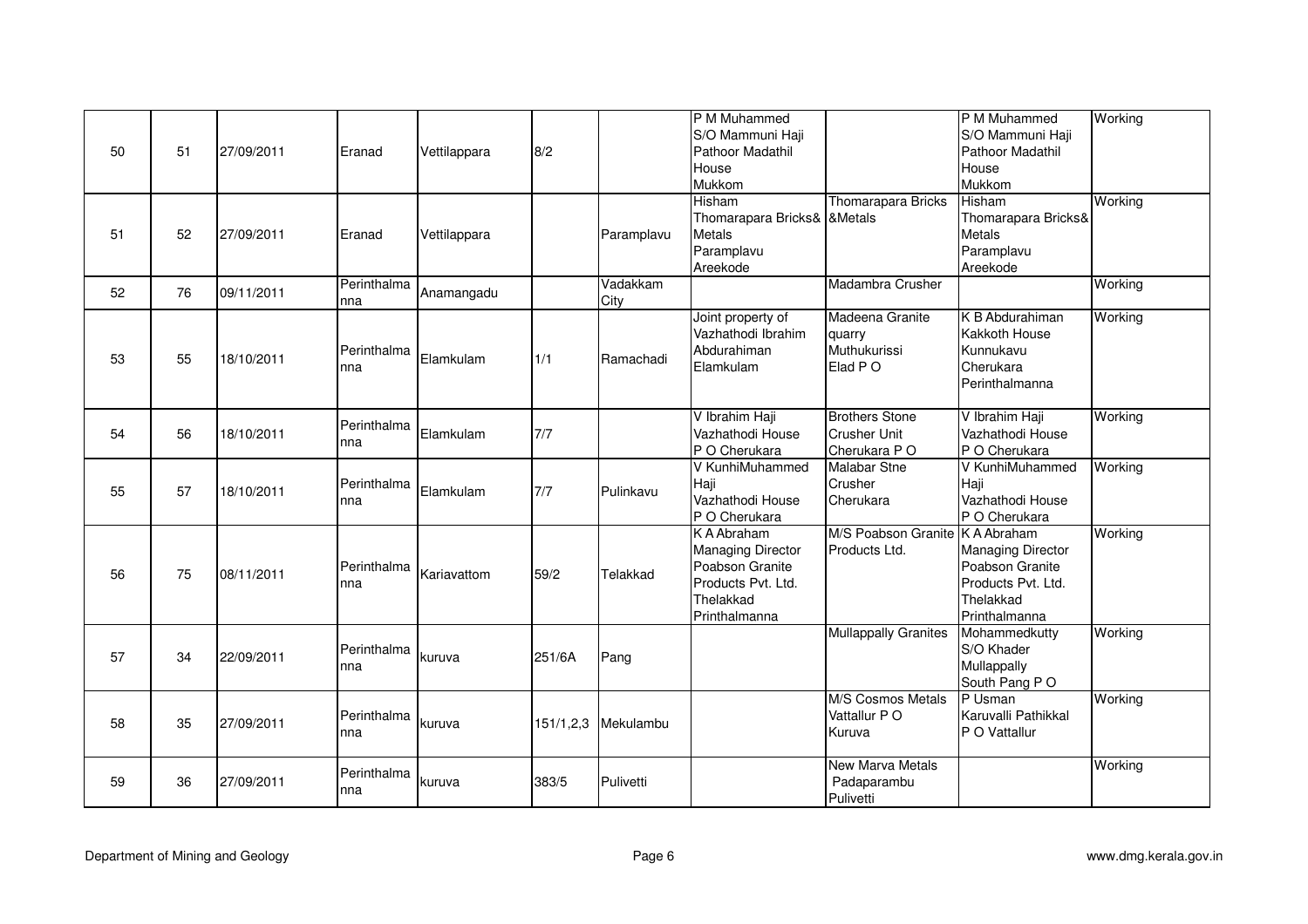| 60 | 31 | 15/09/2011 | Perinthalma<br>nna | Mankada       | 3/3                      | Namboothirikk<br>ad |                                                                  | M/S Ernad Granites<br>Pvt. Ltd.<br>UKP adi,<br>Velila PO<br>Mankada             | M P Shoukathali<br>Managing Director<br>Ernadu Granite Ltd.<br>Vellila PO          | Working |
|----|----|------------|--------------------|---------------|--------------------------|---------------------|------------------------------------------------------------------|---------------------------------------------------------------------------------|------------------------------------------------------------------------------------|---------|
| 61 | 32 | 15/09/2011 | Perinthalma<br>nna | Mankada       |                          | Ayiranazhipadi      |                                                                  | <b>Malabar Crusher</b>                                                          | Pariyar Hamsa                                                                      | Working |
| 62 | 37 | 28/09/2011 | Perinthalma<br>nna | Pulamanthol   | 1/1B, 81/1.<br>81/2,81/3 | Vadakkan<br>Palur   |                                                                  | M K H Granites<br>Vadakkan Palur<br>Palamthol PO                                | M K Pareekutty Haji                                                                |         |
| 63 | 54 | 12/10/2011 | Perinthalma<br>nna | Puzhakkattiri | 120/5,6,7                | Kottupad            | Muhammed Shereef<br><b>Three Star Granites</b><br>P O Puzhakatri | <b>Three Star Granites</b><br>Puzhakatri<br>Kottunad                            | Muhammed<br>Shereef<br><b>Three Star Granites</b><br>P O Puzhakatri                | Working |
| 64 | 29 | 14/09/2011 | Perinthalma<br>nna | Vadakkangara  | 95/3,95/1                | Pothikundu          |                                                                  | Palliyalil Granite<br>Industries<br>P O Vellila                                 | P Abdulla<br>S/O Ahammad<br><b>Musaliar</b><br>Palliyalil House<br>P O Vellila     | Working |
| 65 | 30 | 14/09/2011 | Perinthalma<br>nna | Vadakkangara  | 75/B1                    | Kuzhaparamb         |                                                                  |                                                                                 | <b>KP</b> Ibrahim<br>Puthenveettil<br>Vadakkangara PO                              | Working |
| 66 | 33 | 20/09/2011 | Perinthalma<br>nna | Valambur      | 101/4                    | Aramthodu           |                                                                  | Angadipuram Blue<br><b>Metals</b><br>Valambur PO<br>Eranthode via.<br>Pandikkad | Suhara<br>W/O<br>Kunjimohammed<br>Palaparambil<br>Karuvathil House<br>P O Valambur |         |
| 67 | 72 | 17/11/2011 | Ponnani            | Vattamkulam   | 348/2                    | Nellissery          | A V Abdul Khader                                                 | <b>Shalimar Mineral</b><br>Industries<br>Nellisseri PO<br><b>sUKAPURAM</b>      | A V Abdul Khader                                                                   | Working |
| 68 | 68 | 08/12/2011 | Tirur              | Athavanad     | 168/1                    | Parakkalam          | <b>Thayyil Saithalavi</b><br>Haji<br>Athavanad PO                | <b>Thyyil Granites</b><br>Athavanad                                             | <b>Thayyil Saithalavi</b><br>Haji                                                  | Working |
| 69 | 69 | 08/12/2011 | Tirur              | Athavanad     | 15/1                     | Karippol Padi       | Faisal                                                           | <b>Karippol Granites</b>                                                        | Faisal<br>Anakkayam                                                                |         |
| 70 | 70 | 08/12/2011 | Tirur              | Athavanad     | 309                      | Chottoor            | A P Yousuf Haji<br>S/O Mamad<br>Aparambil House<br>Pammalangadi  | <b>Bharath Granite</b><br>Industries<br>Chottoor<br>Karippol PO                 | A P Yousuf Haji<br>S/O Mamad<br>Aparambil House<br>Pammalangadi                    | Working |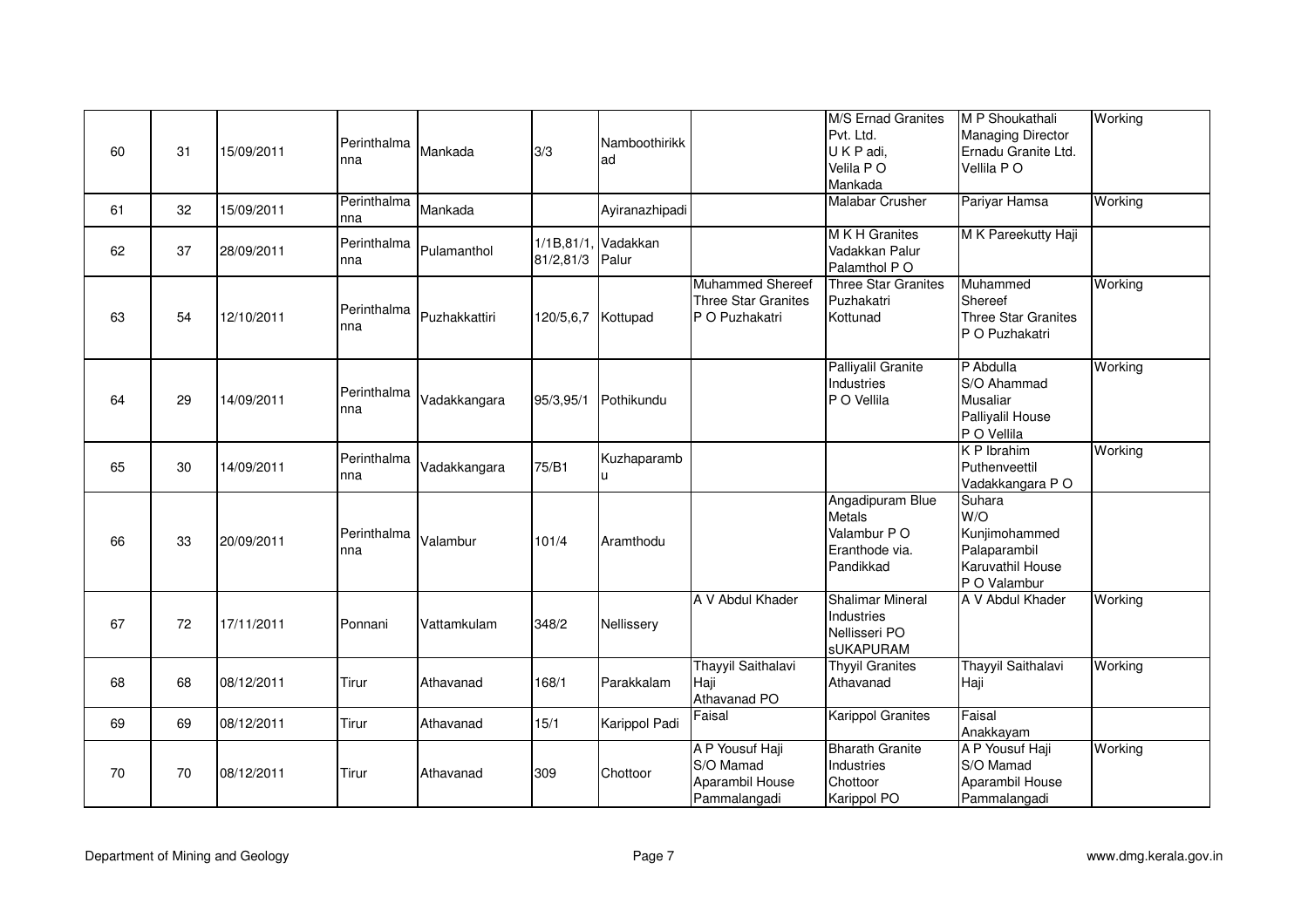| 71 | 71 | 13/12/2011 | Tirur | Edayur       | 110/2   | Edayur               | Khalid<br>Mammed<br>Ahammedkutty<br>Mohammed<br><b>Ummer</b><br><b>UK Karim</b>               | <b>Edayur Crusher</b><br>Metal<br>Edayur North PO<br>Valencheri<br>Managing Partner | P Mammed<br>S/O Bappu<br>Mannamparambil<br>Kannamangalam PO                                   | Working<br>Working |
|----|----|------------|-------|--------------|---------|----------------------|-----------------------------------------------------------------------------------------------|-------------------------------------------------------------------------------------|-----------------------------------------------------------------------------------------------|--------------------|
| 72 | 73 | 22/11/2011 | Tirur | Edayur       | 428     | Mavandiyoor          | <b>Managing Partner</b><br><b>U</b> K Granites<br>P O Edayur                                  | <b>U</b> K Granites<br>P O Edayur                                                   | <b>Managing Partner</b><br><b>U</b> K Granites<br>P O Edayur                                  |                    |
| 73 | 77 | 13/12/2011 | Tirur | Edayur       | 98      | Chengundamp<br>adi   | C Suresh<br>S/O Kumaran<br>Cheriyamundath<br>Stone Crusher<br>Industries<br>P O Vadakkumpuram | Cheriyamundath<br>Crusher<br>Edayoor Village                                        | C Suresh<br>S/O Kumaran<br>Cheriyamundath<br>Stone Crusher<br>Industries<br>P O Vadakkumpuram | Working            |
| 74 | 78 | 15/12/2011 | Tirur | Kattiparuthy | 211/1A1 | Thozhuvannur         | P P Hamsa<br>Puthenpediyekal<br>Thozhuvannur<br>Chittur                                       | <b>Super Stone</b><br>Crusher<br>Thozhuvannur                                       | P P Hamsa<br>Puthenpediyekal<br>Thozhuvannur<br>Chittur                                       |                    |
| 75 | 79 | 15/12/2011 | Tirur | Kattiparuthy | 208     | Chullichola          | T P Saithalavi<br>Tharammaparambil<br>House<br>PO Thanalur                                    | Saina Granite<br>Industries                                                         | T P Saithalavi<br>Tharammaparambil<br>House<br>PO Thanalur                                    |                    |
| 76 | 80 | 15/12/2011 | Tirur | Kattiparuthy | 13      | Kanjipura            | Mohammed Faisal<br>S/O Beeran Haji<br>Patathil<br>Kanjippara<br>Karipol                       | K M A Crusher<br>Kalayangoravil<br>Karippol                                         | Mohammed Faisal<br>S/O Beeran Haji<br>Patathil<br>Kanjippara<br>Karipol                       |                    |
| 77 | 82 | 01/12/2011 | Tirur | Kattiparuthy | 29/1    | Thaniyappank<br>unnu | <b>K C Kamukutty</b><br><b>Baniyas Granites</b><br>PO<br>Thaniyappankunnu<br>Kadampuzha       | <b>Baniyas Granites</b>                                                             | <b>K C Kamukutty</b><br><b>Baniyas Granites</b><br>PO<br>Thaniyappankunnu<br>Kadampuzha       |                    |
| 78 | 81 | 01/12/2011 | Tirur | Melmuri      | 45/4A   | -arappura            | T Aboobecker<br>Thuppilikattu House<br>Parappur PO                                            | Himalaya Granites<br>Kadampuzha                                                     | T Aboobecker<br>Thuppilikattu House<br>Parappur PO                                            |                    |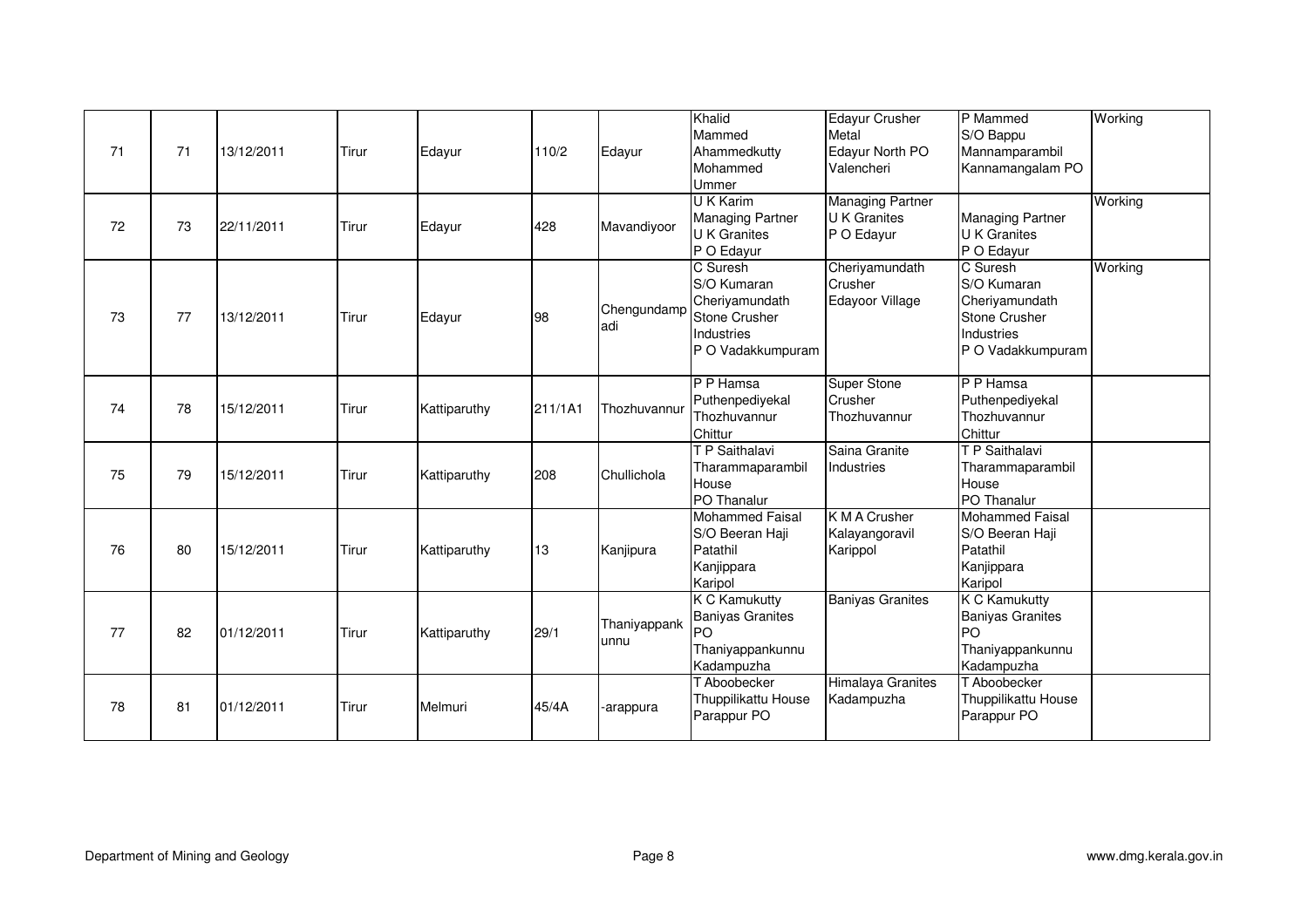| 79 | 64             | 07/12/2011 | Tirur       | Naduvattom    | 352        | Pakaranallur             | <b>Tannikutty</b><br>Kodalath Valappil<br>Sivadasan<br>T P Subair           | <b>Aswathy Granites</b><br>Pakaranallur<br>Pazhoor PO<br>Kuttippuram                               | T P Subair<br>Talikaparambil<br>House<br>Kuttippuram                        | Working |
|----|----------------|------------|-------------|---------------|------------|--------------------------|-----------------------------------------------------------------------------|----------------------------------------------------------------------------------------------------|-----------------------------------------------------------------------------|---------|
| 80 | 65             | 07/12/2011 | Tirur       | Naduvattom    | 363        | Mampara                  | K P Alibava                                                                 | M/S Sajitha Metal<br>Industries<br>Pazhur PO<br>Kuttippuram                                        | Ashruf<br>Uiruthuliyil<br>Kuttippuram PO                                    | Working |
| 81 | 66             | 07/12/2011 | Tirur       | Naduvattom    | 361        | Chelur                   | M A Abdul Kareem<br>Mannath<br>Aluva                                        | <b>Hajar Industries</b><br>PO Pazhoor                                                              | M A Abdul Kareem<br>S/O Aboobecker                                          | Working |
| 82 | 67             | 07/12/2011 | Tirur       | Naduvattom    | 155/5B2    | Rangathur, Pal<br>ippadi | <b>Muhammed Faisal</b><br>Kurimmannil<br>Valiyamannil House<br>Anakkayam PO | Aisha Granite<br>Industries<br>Naduvattur PO                                                       | <b>Muhammed Faisal</b><br>Kurimmannil<br>Valiyamannil House<br>Anakkayam PO | Working |
| 83 | 74             | 23/11/2011 | Tirur       | Valavanur     | 160        | Ottukapuram              |                                                                             | New Star Entrprises<br>Ottukarapuram                                                               | T P Abdul Shukkur<br>S/O Aboobecker<br>Haji<br>Parambil PO                  | Working |
| 84 | 9              | 27/07/2011 | Tirurangadi | A.R.Nagar     | 35         | Valiyaparambu            |                                                                             | Pebs Stone<br>Crusher<br>P E Aboobacker<br>Haji<br>Palamattathil<br>Eravippuram<br>Kannamangalm PO |                                                                             |         |
| 85 | $\mathbf{1}$   | 20/07/2011 | Tirurangadi | Kannamangalam | 41/1, 2, 3 | Urulakkaya               | T P Alimoitheen<br><b>Gulfar Granites</b><br>Urulakkaya                     | <b>Gulfar Granites</b><br>Perandakkal<br>Kannamangalam<br>Urulakkaya                               |                                                                             | Working |
| 86 | $\overline{c}$ | 20/07/2011 | Tirurangadi | Kannamangalam | 82/1       | Cherur                   | V Moideen<br>Kannamangalam<br>Cherur<br>Vengara                             | V K M Crusher<br>Cherur<br>Kannamangalam                                                           | V Moideen<br>Kannamangalam<br>Cherur<br>Vengara                             |         |
| 87 | 3              | 20/07/2011 | Tirurangadi | Kannamangalam | 104/2B     | Kuringimala              |                                                                             | <b>N</b> K Metals<br>CherurP O<br>Kuringimala                                                      | <b>Abdul Samad</b><br>Randathiri                                            | Working |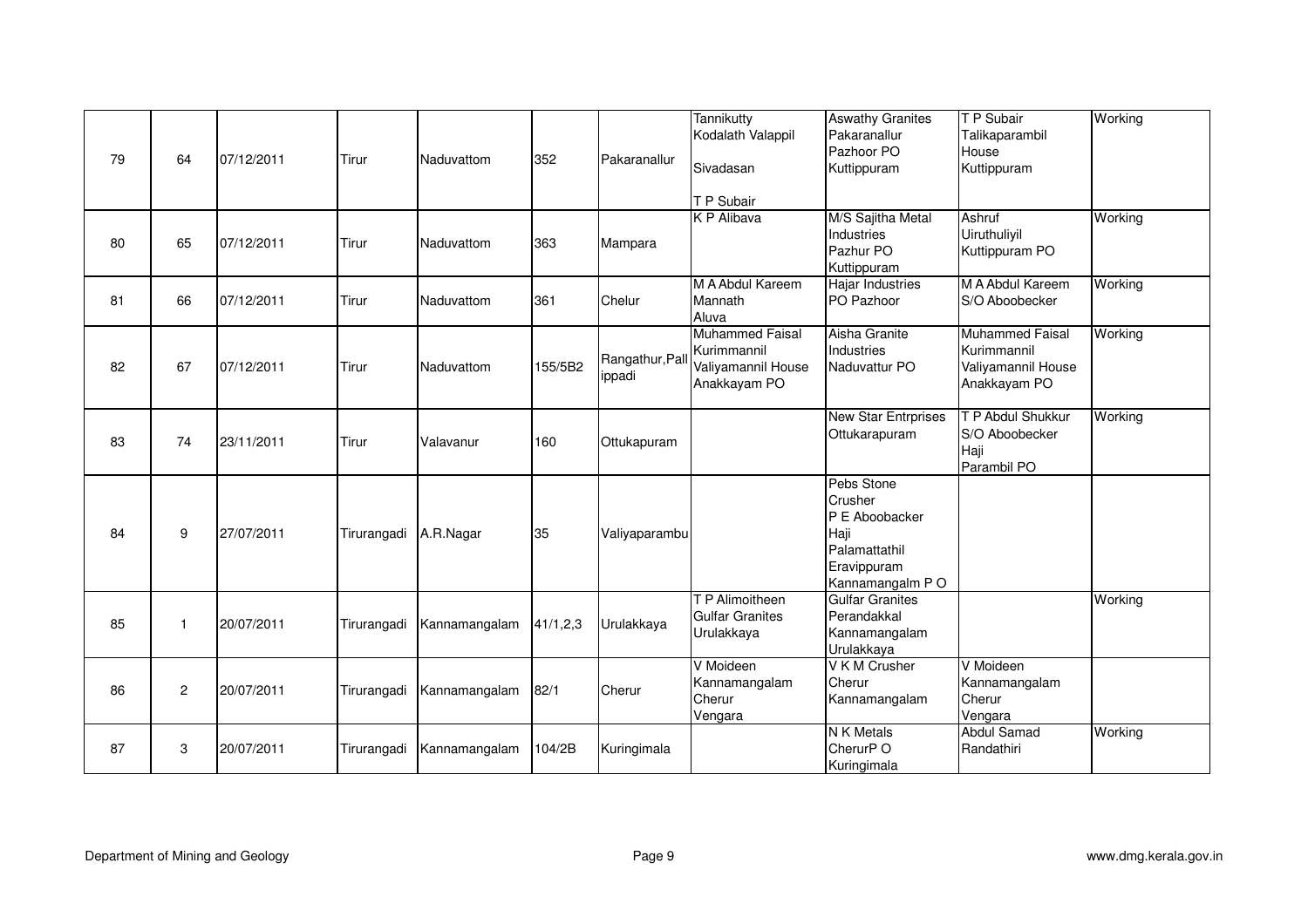| 88 | $\overline{7}$ | 25/07/2011 | Tirurangadi | Kannamangalam |        | Cheruppadi  | K K Abdul Azeez<br>E K C Crusher<br>Kannamangalam PO                               | E K C Granite<br>Cheruppadi Mala<br>Kannamangalam<br>West                                        |                                                     |                        |
|----|----------------|------------|-------------|---------------|--------|-------------|------------------------------------------------------------------------------------|--------------------------------------------------------------------------------------------------|-----------------------------------------------------|------------------------|
| 89 | 8              | 26/07/2011 | Tirurangadi | Kannamangalam |        | Kilinakkod  | K Kunjumuhammed<br>S/O Muhammad Kutty Units<br>Haji<br>Kanneth house<br>Kilinakkod | Kannathe Crusher<br>K Kunjumuhammed<br>S/O Muhammad<br>Kutty Haji<br>Kanneth house<br>Kilinakkod |                                                     | Temporarily<br>Stopped |
| 90 | 11             | 08/08/2011 | Tirurangadi | Kannamangalam | 71/1,2 | Manjangara  |                                                                                    | Rocky view Crusher<br>Cheroor PO<br>Manjangara                                                   |                                                     |                        |
| 91 | 12             | 08/08/2011 | Tirurangadi | Kannamangalam | 196/1  | Vattapontha |                                                                                    | M/s AVM Granite<br><b>Metals</b><br>P O Kannamangalam                                            |                                                     |                        |
| 92 | 13             | 08/08/2011 | Tirurangadi | Kannamangalam |        | Cheayakkad  |                                                                                    | M/S T P Brothers<br>Industries<br>Kannamanyalam<br>Vuyara<br>Malappuram 673638                   |                                                     | Working                |
| 93 | 14             | 08/08/2011 | Tirurangadi | Kannamangalam | 36/1   | Cherayakkad | Unnen Kutti haji<br>Charayakkad<br>Kannamangalam PO                                |                                                                                                  | Unnen Kutti haji<br>Charayakkad<br>Kannamangalam PO |                        |
| 94 | 15             | 08/08/2011 | Tirurangadi | Kannamangalam | 188/5  | Vattapontha |                                                                                    | M/sMalabar Machine<br><b>Metals</b><br>kannamangalam<br>Vengara                                  |                                                     |                        |
| 95 | 16             | 08/08/2011 | Tirurangadi | Kannamangalam |        | Vattapontha |                                                                                    | M/s Unistone<br>Crusher<br>Kuttoor<br>A R Nagar                                                  |                                                     |                        |
| 96 | 17             | 08/08/2011 | Tirurangadi | Kannamangalam |        | Pulicheri   |                                                                                    | M/s Chaliyar<br>Crusher<br>pulicheri<br>Kannamangalam<br>West PO                                 |                                                     |                        |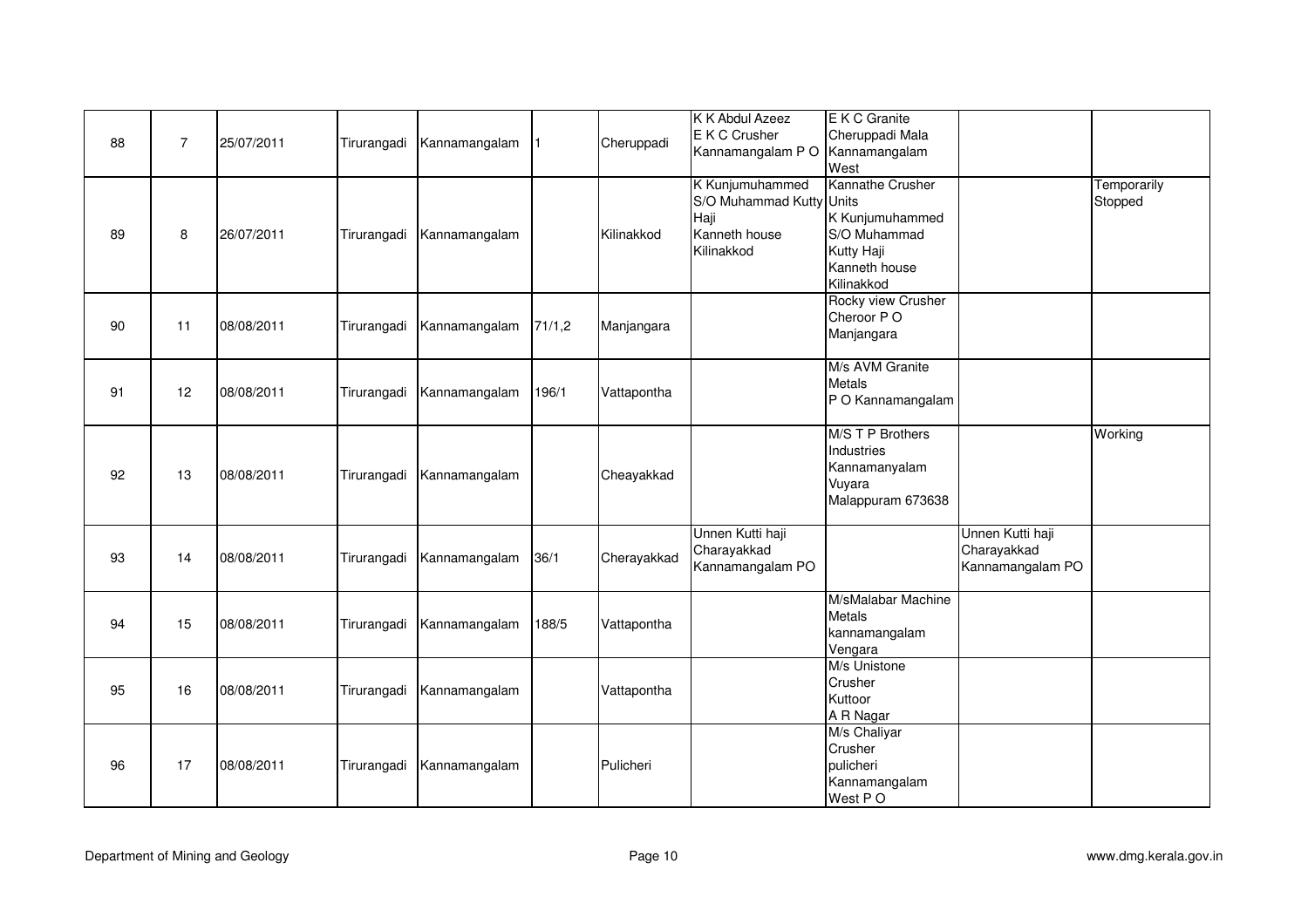| 97  | 18 | 08/08/2011 | Tirurangadi | Kannamangalam |           | Keeppara      |                                                      | K K Abdul Majeed<br>Mg. Partner<br>Ansar Granite<br>Industries<br>Kannamangalam<br>West PO                                 |                                                                                                              | Working |
|-----|----|------------|-------------|---------------|-----------|---------------|------------------------------------------------------|----------------------------------------------------------------------------------------------------------------------------|--------------------------------------------------------------------------------------------------------------|---------|
| 98  | 19 | 09/08/2011 | Tirurangadi | Kannamangalam |           | Cheroor       | Aboobaker<br>Chakkeri House<br>Cheroor PO<br>Vengara | M/s Cheroor Granite<br>Kovilappara<br>Cheroor PO                                                                           |                                                                                                              |         |
| 99  | 21 | 17/08/2011 | Tirurangadi | Moonniyur     | 298/1,2   | Padikkal      |                                                      | M/s Star Jelly<br>Industries<br>Velimukku South                                                                            |                                                                                                              | Working |
| 100 | 23 | 24/08/2011 | Tirurangadi | Neduva        | 92/4,5,6  |               |                                                      | <b>Amritha Metal</b><br>Crusher<br>Ullanam North PO                                                                        |                                                                                                              | Working |
| 101 | 4  | 21/07/2011 | Tirurangadi | Ooragam       | 37/42/3pt | Chettiyarkunn |                                                      |                                                                                                                            | <b>Abdul Latheef</b><br><b>Managing Partner</b><br><b>Ernad Cements</b><br>&metals<br>P O Ooragam<br>Melmuri |         |
| 102 | 5  | 21/07/2011 | Tirurangadi | Ooragam       | 8/2       | Naduvakkad    |                                                      | P K Muhammed<br>Asharaf<br><b>Managing Partner</b><br><b>High Tech Metals</b><br>Naduvakkad<br>Ooragam                     | P K Muhammed<br>Asharaf<br><b>High Tech Metals</b><br>Naduvakkad<br>Ooragam                                  |         |
| 103 | 6  | 21/07/2011 | Tirurangadi | Ooragam       | 276/1     | Kariaram      |                                                      | <b>KP</b> Metals<br><b>KP Muhammed</b><br><b>Basheer</b><br><b>Managing Partner</b><br>Manikandathil<br>house<br>Mattathur |                                                                                                              | Working |
| 104 | 22 | 22/08/2011 | Tirurangadi | Pallikkal     | 14/8      | Kurunthala    |                                                      | V P Abdul Razak<br><b>Ideal Building</b><br>Material<br>Pallikkal PO                                                       |                                                                                                              |         |